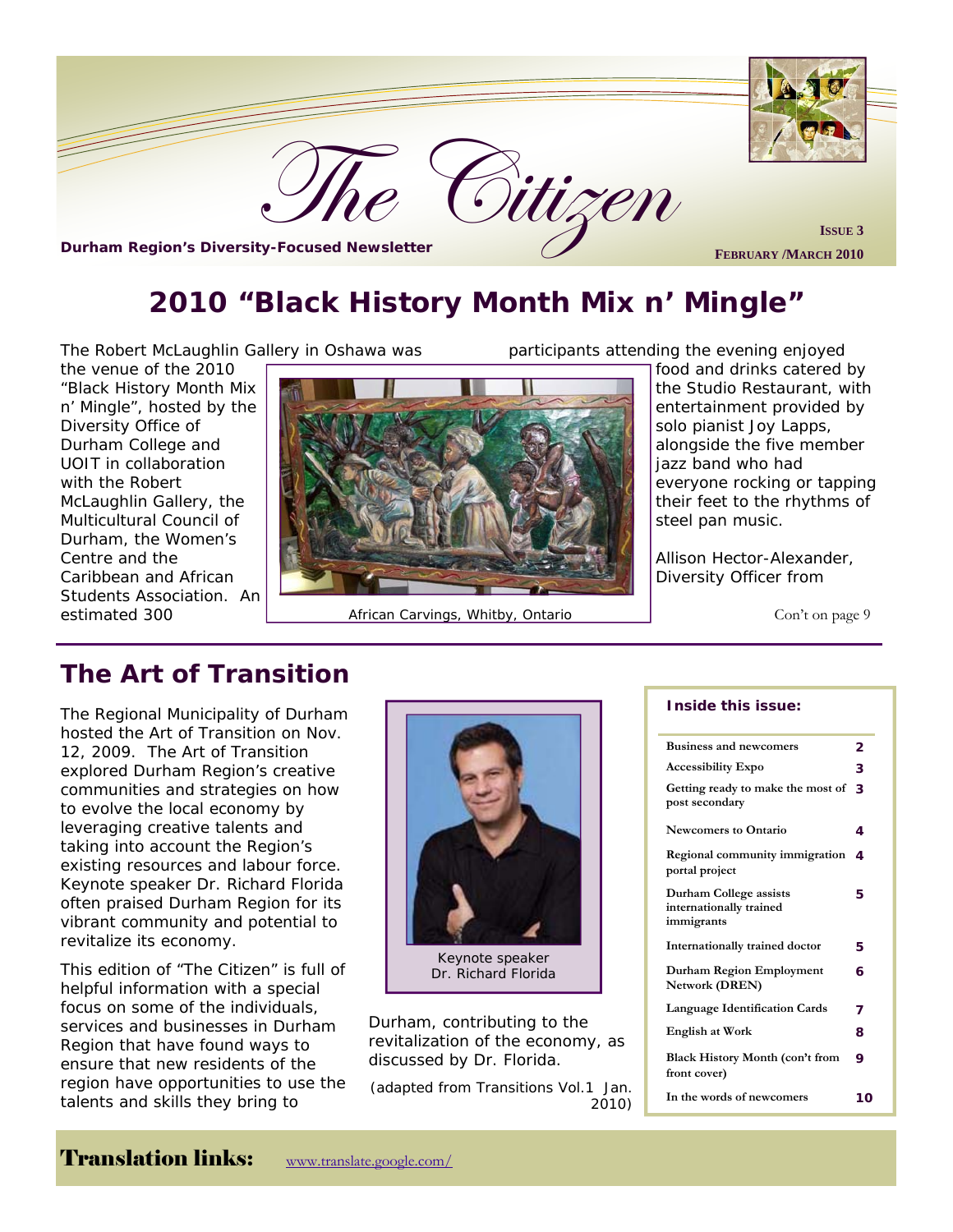## **Business and newcomers—working together**

Chris Eyes and John Tak are small business owners who operate Dentak Laboratory, located in Ajax, Ontario. As Chris explains, "Dentak designs and manufactures fixed and removable dental prosthesis and orthodontic appliances for dentists."

In January 2008, Sang Gyu Lee, a new employee, joined Dentak as a dental technician. He was recruited by Dentak after the company's exhaustive search failed to locate a suitable local candidate.

Sang Gyu immigrated to Canada from Korea and began working at Dentak Laboratory. He spoke very little English. The adjustment to living and

**"OUR BIGGEST PROBLEM WAS COMMUNICATING IN ENGLISH."** 

working in Canada has been very difficult. Upon starting work at Dentak, the biggest

challenge for Sang Gyu was communicating with his boss and colleagues. As Chris states, "Sang Gyu is a hard worker and a dedicated employee, with exceptional 'technical skills'. Our biggest problem was communicating in English."

ander stand that encements communication is sometimes mpeded by amerences in<br>cultural communication styles, This challenge was met through English@Work—a pilot program offered through the Durham District School Board designed to assist employed newcomers to Durham Region with English language skills. Customized classes are designed to meet the needs of the employee, the employer and the worksite. The program provides basic communication strategies. Additionally, the program helps employers understand that effective social norms and expectations. It's win/win.

Sang Gyu and Dentak Laboratory have been participating in the English@Work program, since September 2009. The program has provided Sang Gyu with the confidence and skills to ask questions when he doesn't understand something at work. It has also helped Chris and John increase their understanding on how to communicate more effectively with Sang Gyu. For Sang Gyu, Chris, John and the company, the on-site classes have been very helpful.

To quote Chris, "I feel English@Work is an important program. I have first-hand experience with

communication difficulties in the workplace with people new to this country. This program offers employers ideas on improving communication, as well as teaching ESL. These combined efforts, as well as concentrating on employer needs, improve my confidence that instructions are more clearly understood. This helps the employee feel like a more connected and valued member of our team."

And, what does Sang Gyu think about the English@Work program? He says, "It's great. It really helps me."

> *Valerie Mason LINC Outreach & English@Work Coordinator Durham Continuing Education 1400 Bayly Street, Unit 1 Pickering, ON L1W 3R2 T: 289-314-6509 (Direct line.) T: 905-831-3118 F: 905.831.3138 www.dce.ca*



Left to right: Sang Gyu Lee, and Chris Eyes

Information on English@Work contact Valerie Mason at 289-314-6509 or at v.mason.ewp@gmail.com.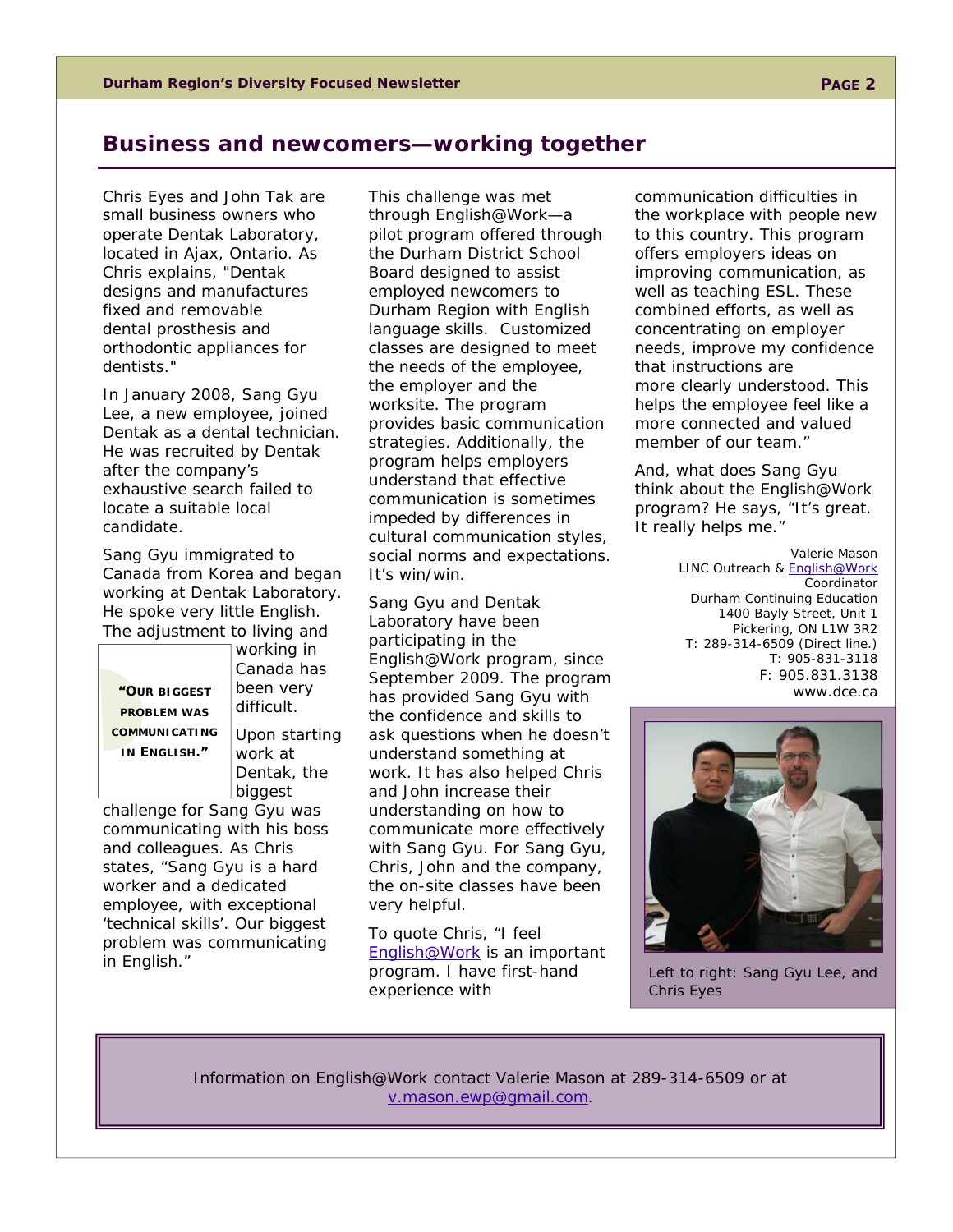# **Accessibility Expo—Breaking Down Barriers**

Mark your calendars for this exciting event that will be held on June 17 at Durham College Recreation & Wellness Centre. The Accessibility Expo will provide information to our community on the benefits and importance of accessibility, as well as educating people on the new law in Ontario for people with disabilities—"Accessibility for Ontarians with Disabilities Act" 2005 (AODA). Local municipal Accessibility Advisory Committees and The Regional Municipality of Durham Economic Development and Tourism Department have partnered to bring this

informative and exciting event to the entire community.

As part of this new law, businesses that provide goods and services to the public will need to comply with AODA's Customer Service Standard by January 2012. To ensure the needed awareness of compliance requirements, The Regional Municipality of Durham Economic Development and Tourism will be hosting a breakfast for local businesses. An overview of the legislation will be provided, as well as highlighting the benefits of accessible business within communities, and how best to provide service to people with disabilities.



Local vendors will be displaying their accessibility products throughout the day and evening. In addition, agencies specializing in disability-related supports and services will also have opportunity to reach out to their community.

The Accessibility Expo will be a valuable day to the entire community and help us achieve a more inclusive and accessible Durham Region. Come join us!

June 17—Durham College Recreation & Wellness Centre For more information, contact Tracey Tyner-Cavanagh at 905-668-4113 ext. 2009

# **Getting ready to make the most of post secondary**

In the last eight years, students from around the world, including China, Saudi Arabia, Congo, Thailand, Korea, Afghanistan, Iran, Columbia, Panama, Bulgaria, Turkey and Indonesia, have benefitted from a program called English for Academic Purposes ( EAP) offered at Durham College. Making the move to a postsecondary institute can be daunting under the best of circumstances. For students whose second language is English, the move to post secondary can lead to frustration.

Durham College offers a **pre**-post secondary program designed to address some of the transition challenges before starting a post secondary program. The EAP Program is an intensive academic ESL program, which provides language training to both domestic and international second language students. The program is designed to help students achieve their academic and career ambitions by providing them with the language skills essential for success.

This program is divided into

several levels, which focus on building effective reading, writing, speaking and listening skills. In addition to academic skills, the EAP Program introduces students to the Canadian college system by providing opportunities for students to attend college lectures and gain awareness of college issues, such as plagiarism. For more information about the program and personalized assessment test, please contact Sarah Edwards by email at sarah.edwards@durhamcollege.ca or by telephone at 905-721-2000, ext. 2355.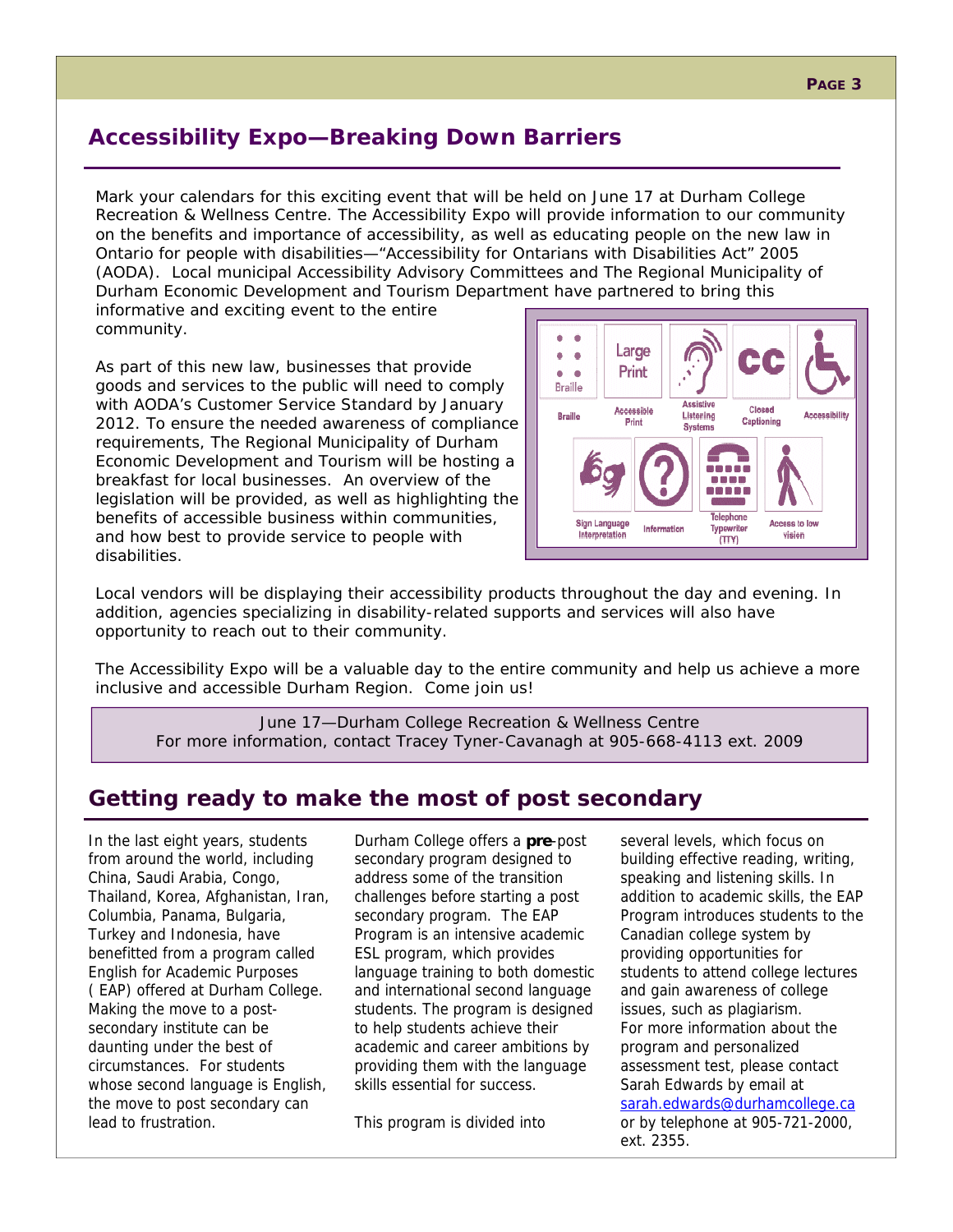#### **PAGE 4**

# **Newcomers to Ontario—get assistance with job search**

Job searches are difficult under the best of circumstances. Searching for a job in a new country, in a second language, is that much harder. The Unemployed Help Centre of Pickering and Oshawa in one of many services in Durham Region that helps newcomers overcome employment barriers.

The Durham Region Unemployed Help Centre helps newcomers become employment ready. There is never a charge for any of the programs, staff are friendly and knowledgeable. Many of the staff are newcomers themselves and understand the needs of the newcomer searching for employment.



Receptionist, Angie Papas

Job Search Workshop for non-Canadian Citizens is a three-day program that covers all areas of job search. Working one-on-one, staff assist with writing a résumé and cover letter. The résumé and cover letter are typed and kept on file. The newcomer learns what Canadian employers are looking for and how and where to look for employment.

Occasional child-care services for children over 18 months of age can be arranged. Previous participants have stated that 'no newcomer should miss these workshops'. There are job developers on staff that have directly placed 350 people a year into employment. There is a job bank with hundreds of job postings updated daily, as well as free access to computers, photocopiers, telephones and other resources for job search.

The Unemployed Help Centre has two locations, one in Oshawa (905-579-1821) and one in Pickering (905-420-3008) .

## **My experience working on the Regional community immigration portal project**

I'd like to share my experience of working with a wonderful group of people. I was asked to represent the Town of Ajax on the Region's Community Immigration portal project back in July 2009. Since that time, I've had an opportunity to assist the "Life in Durham" content development group. It was great to rub elbows with staff from other municipalities and agencies, working together to make it easier for newcomers in the region to settle down and call Durham their home. The nice thing about the portal is that it caters to

п п П H.

 $\mathbf{I}$  $\mathbf{I}$ П П



David Forget, Manager Quality Services and Special Projects

those new to Canada but is also very beneficial to those who are new to the area. I had my horizons broadened and learned a great deal from the process. I authored the

"Four Seasons" portion of the portal. It was fun and interesting doing the research, while trying to keep foremost in my mind the kinds of information a newcomer might be looking for and what would be most useful to them about our climate.

Kudos to Hilary Schuldt and her team for co-ordinating everything to ensure the project is a success. I look forward to the launch later in I March.

*David Forget, Manager Quality Service and Special Projects Town of Ajax*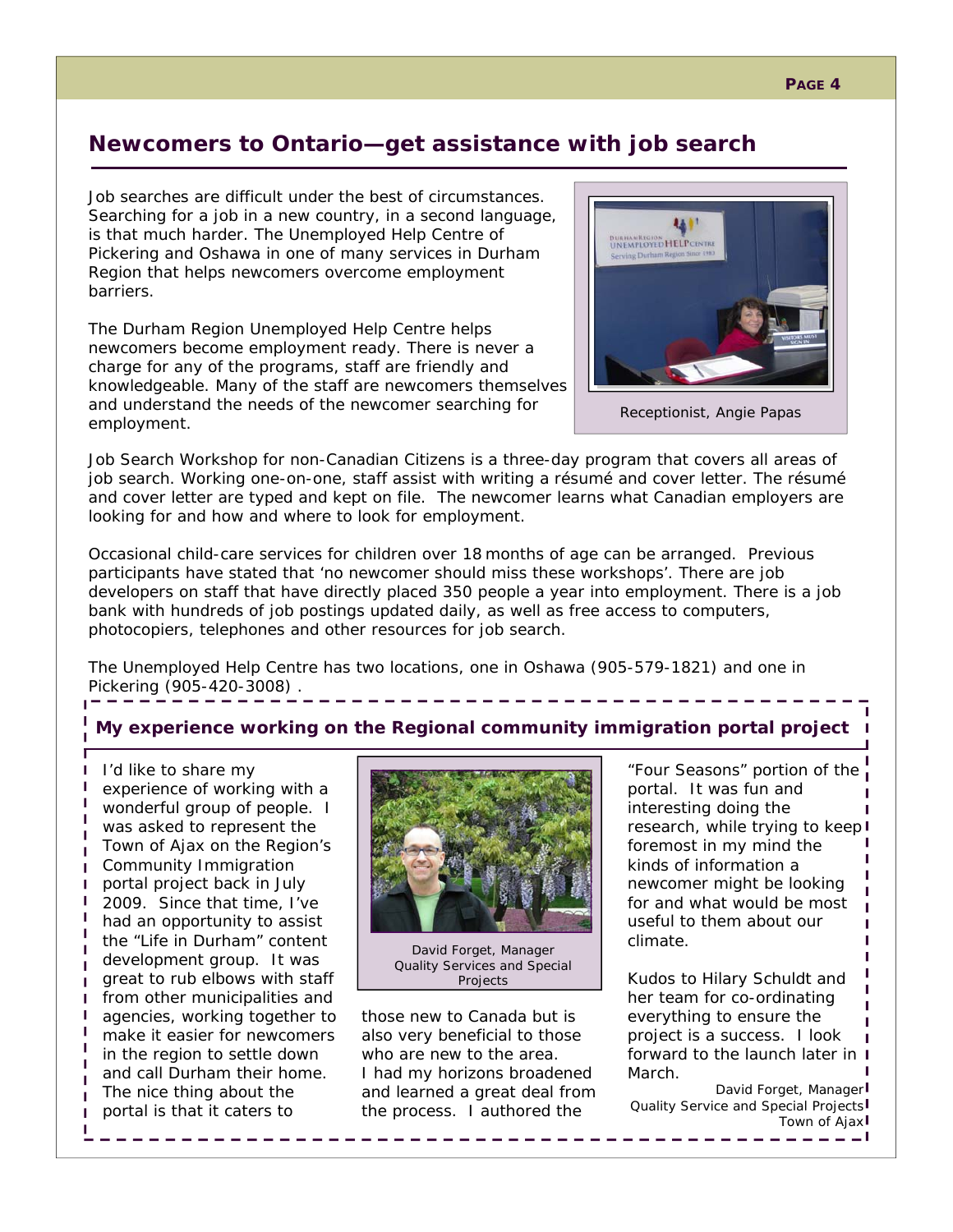# **Durham College assists internationally trained immigrants**

Finding work in their chosen field is a well-documented challenge faced by many newcomers to Canada. There are a variety of services that can help. Durham College provides a free, one-on-one advisor service designed to improve educational, training and employment pathways for internationally trained immigrants (ITI). This provincially funded program is called CIITE, "Colleges Integrating Immigrants to Employment", and is showing some promising results.

Since the spring of 2009, the service has assisted almost

100 immigrants with personalized action plans, resources and followup. The service focuses on assisting ITI's with academic options, credential assessment, potential employment opportunities, language and professional skill enhancement, and referrals to community resources and services—all identified as critical components in integrating immigrants successfully to employment in Canada. Healthy employment outcomes are the goal, lessening the time spent in survival jobs.

growing, resulting in improved employment outcomes for ITIs. This edition details the story of Dr. Daniyal Rehman, a true success story. This service is offered as a community outreach service, therefore no affiliation with the college is necessary. If you know someone who would benefit from this service, call Susan Domokos at 905-438-1041, or email her at itiadvisor@durhamcollege.ca.

> *Susan Domokos, Advisor to Internationally Trained Immigrants Durham College*

The success of the service is

# **Internationally trained doctor committed to saving lives**

Daniyal Rehman is an internationally trained doctor from Pakistan who will be able to work as

a paramedic and start saving lives in a matter of a few months. He has successfully transferred his medical credits to the paramedic program at Durham College. Because of this, he did not have to take a two-year, full-time college program, repeating what he already learned in Pakistan.

Daniyal immigrated to Canada four years ago with his wife, who is also a physician. Daniyal realized that it could take years to pass the exams and get the training necessary to be recognized as a physician in Canada. Expecting their first child, he did what many immigrants do, took a survival job, and considered new career opportunities.

After exploring other options, he approached Susan Domokos, an internationally trained immigrant advisor at Durham College.



Together with the Associate Dean of Health & Community Services, and the Ministry of Health, they created an academic plan that met the ministry requirements and allowed Daniyal to apply his prior learning. This process took time and determination. According to Susan Domokos, "We just somehow didn't want to take no for an answer, while respecting the system and the fact that it works to ensure the safety of all". Daniyal is satisfied with the outcome, "Medicine is me. I can't think about doing anything else".

*Adapted from the article by Ani Yildrim at CIITE.ca Photo by Anis Yildrim*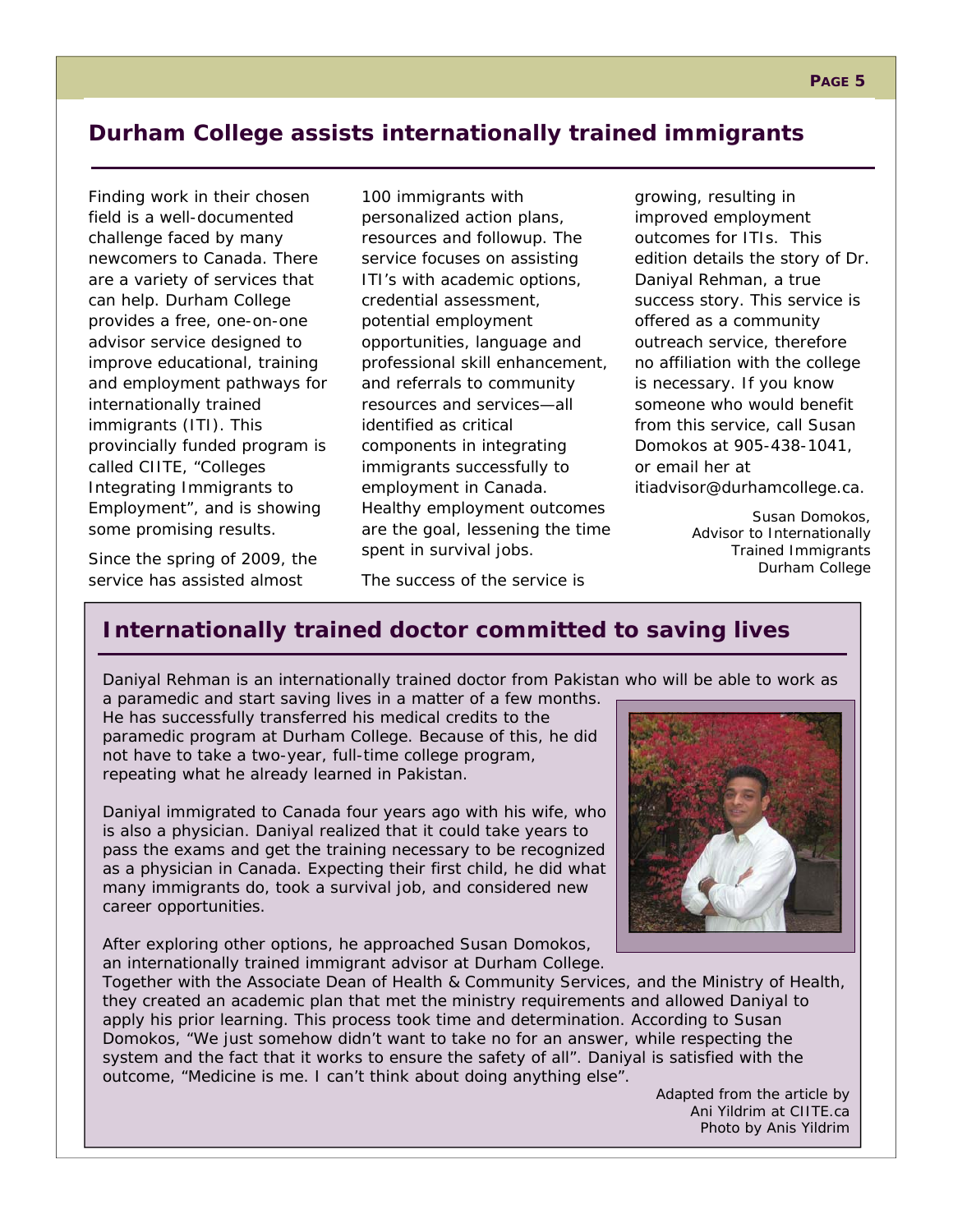# **Durham Region Employment Network (DREN) creates network opportunities**

The Durham Region Employment Network (DREN) is an effective network of 65 member organizations representing employment, education, training, community supports, libraries, businesses, and others all having the common goal of employment for people with barriers.

DREN endeavors to lead the development of equal access to employment resources by enriching community partnerships. This role is fulfilled by creating networking opportunities and sharing information on the vast array of employment programs and services available in Durham. Valuable information is distributed through the DREN network, office and website, which includes an active job board. Other DREN projects and initiatives include:

### *Community Access Program (CAP):*

Through funding from Industry Canada, DREN co-ordinates a network of 44 computer sites throughout Durham that offer high-speed internet and on-site support to residents for free. The program objective is to "bridge the digital divide" by providing resources to those who have limited or no access to computers. From November to March, free computer classes are also offered. Last year over 700 seats were filled through this program. CAP Youth Interns are also available for one-on-one support or small group training at various locations.

*EmployABILITY Awards Gala:* This event celebrates successes in employment for people with disabilities and recognizes those helping to remove barriers to employment. At the 2009 gala, twelve employees were honoured as nominees, along with their employers and employment agencies. The three EmployABILITY winners are featured in a video available on the DREN website. Other awards were presented for innovation, volunteer citizenship and for achievements in accessibility by the Region of Durham. Plans are underway for the 2010 program.

*Accessibility*: DREN provides online information and resources that assist people with disabilities such as the Abilities Guide which summarizes support services available as well as the newly established DisAbility

Doorway that provides a brief description and links to a wide variety of services in Durham.

DREN is doing its part to help make Ontario accessible by delivering informational sessions on the *Accessibility Standards for Customer Service* legislation to business organizations in 2010. DREN also offers training and support regarding compliance with the standard. For more information on DREN's programs and services, call 905- 720-1777 or visit **www.dren.org**

> *Carol Edwards Executive Director*



CAP Youth Interns—left to right: Jenny Corbett, Julie Downes and David Morrison



Gala Event Coordinator, Judy Kerr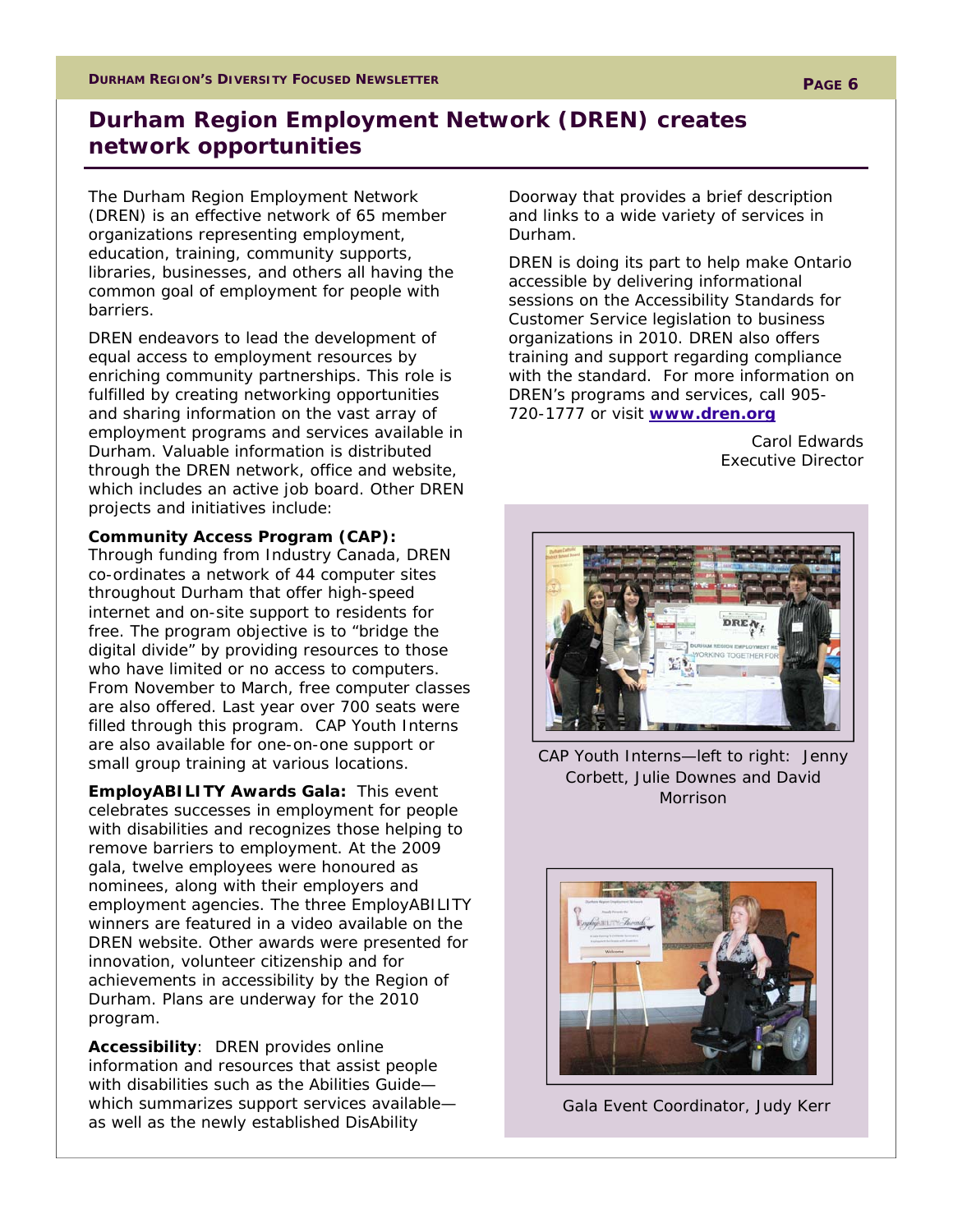# **Language Identification cards**

As always, the Durham Region Police Service (DRPS) is looking for new ways to serve the population better, and is currently in the process of distributing language identification cards to all

front-line members. Posters of the language card will also be displayed at all points of contact for members of the public.

There are 150 languages referenced on the card, and it can be used as a quick reference guide when facing language barriers. The individual can pinpoint their specific language to our members and DRPS communications can follow up with a translator from Language Line.

There are many positives with an initiative of this type. First, there's an operational need to ensure that all members have the tools to efficiently serve our ever-changing community. Second, it is another demonstration to our community at large that we are not only embracing diversity but are willing to display it with the up-coming 2 X 3 ft. Language Identification boards.



*Constable Keith Richards Diversity Coordinator Durham Regional Police* 

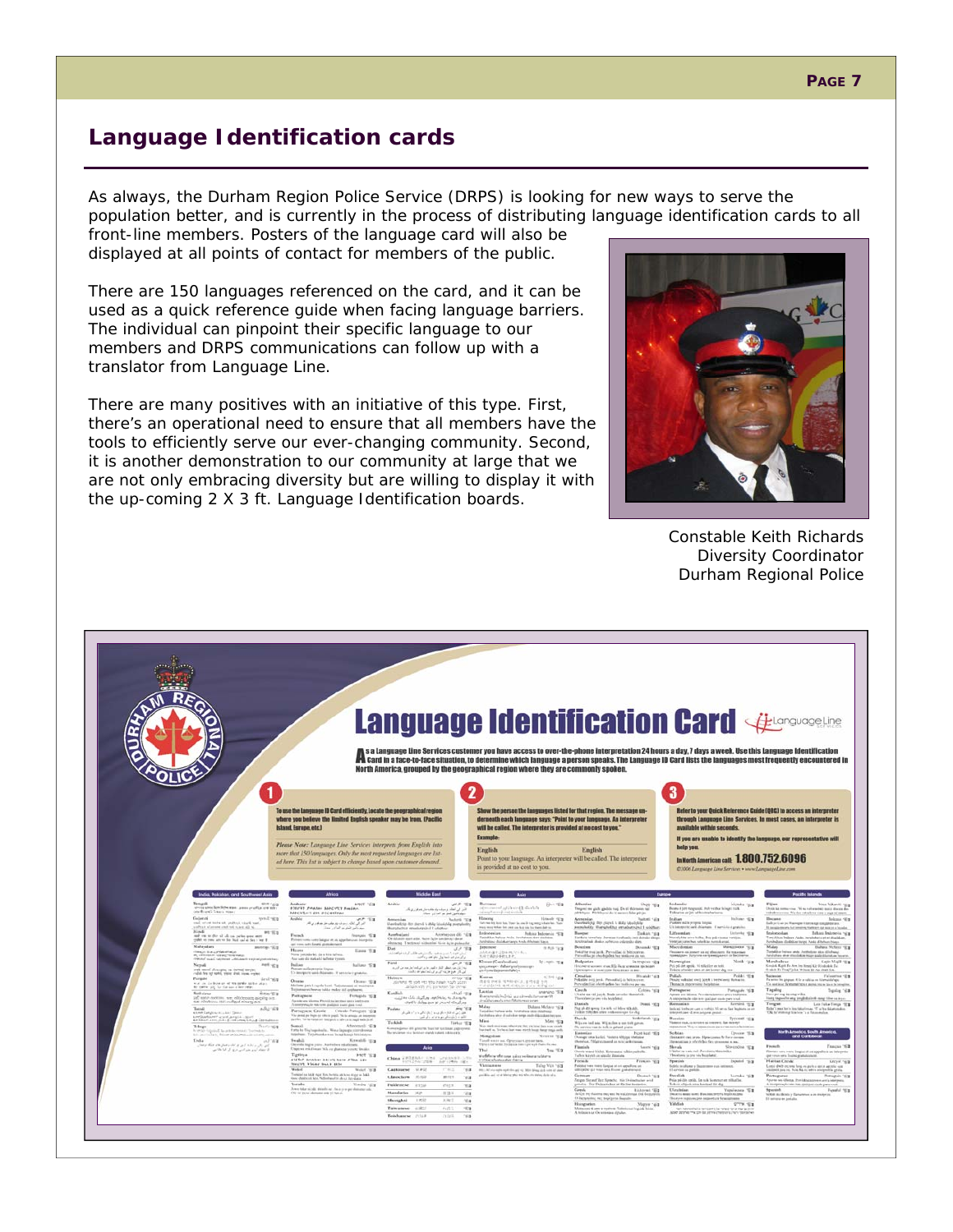# **English at Work – A Partnership that Works**

In April 2009, Durham Region's Human Resources Department introduced an onsite "English At Work" Program that is available to all staff across the organization. This very successful program is offered through the Durham District School Board's Continuing Education division, and is designed to develop verbal and written communication skills for people whose first language is not English. The primary focus is on improving fluency, enhancing pronunciation and understanding and developing presentation skills.

**"THE ENGLISH AT WORK IS AN EXCELLENT EXAMPLE OF PARTNERSHIP THAT WORKS"** 

The Region's four-thousand-plus employees are a highly educated, experienced and diverse work group. By offering this 10-week program, the Region is actively responding to the needs of staff, whose first language is not English, to give them increased confidence to more fully participate in meetings, make presentations and more effectively interact with customers and clients.

Employee response has been very positive, and the results are beginning to show. A recent participant enthusiastically commented that, "I had a very good

relationship with all my clients/users before attending this program, but I think I am more confident now." The program, running again in February 2010, is now seeing some staff go

through for a second time, even though there is a commitment of their own time (at lunch) to work through the program.

Denise O'Brien, Manager, Organization & Staff Development says, "We are very pleased to be able to offer this very worthwhile program in Durham. The timing is right because the work environment is diverse, and we need to support the learning of staff, so they can continue to provide "service excellence for our community". The "English at Work" Program is an excellent example of a partnership that works".

# **Contributing to "The Citizen" newsletter**

You hold in your hands the third edition of "The Citizen", Durham's diversity newsletter. The purpose of this newsletter is to connect the service provider community, inform new residents of what programs and services are available in the Durham community and generally raise the level of awareness about diversity and immigration.

The creation of this newsletter was a direct response from the consultations that took place in 2008 and 2009, where the community clearly stated they want more, better and co-coordinated access to information. To date, feedback has been tremendous and overwhelmingly positive. "The Citizen" welcomes contributions from all related sectors. To contribute, please contact: diversitynewsletter@duhram.ca

> *To participate in the Town of Ajax's conversation about Inclusion, log on to www.townofajax.com between Feb. 22 and March 10.*



Denise O'Brien, Manager, Organization & Staff Development, The Regional Municipality of Durham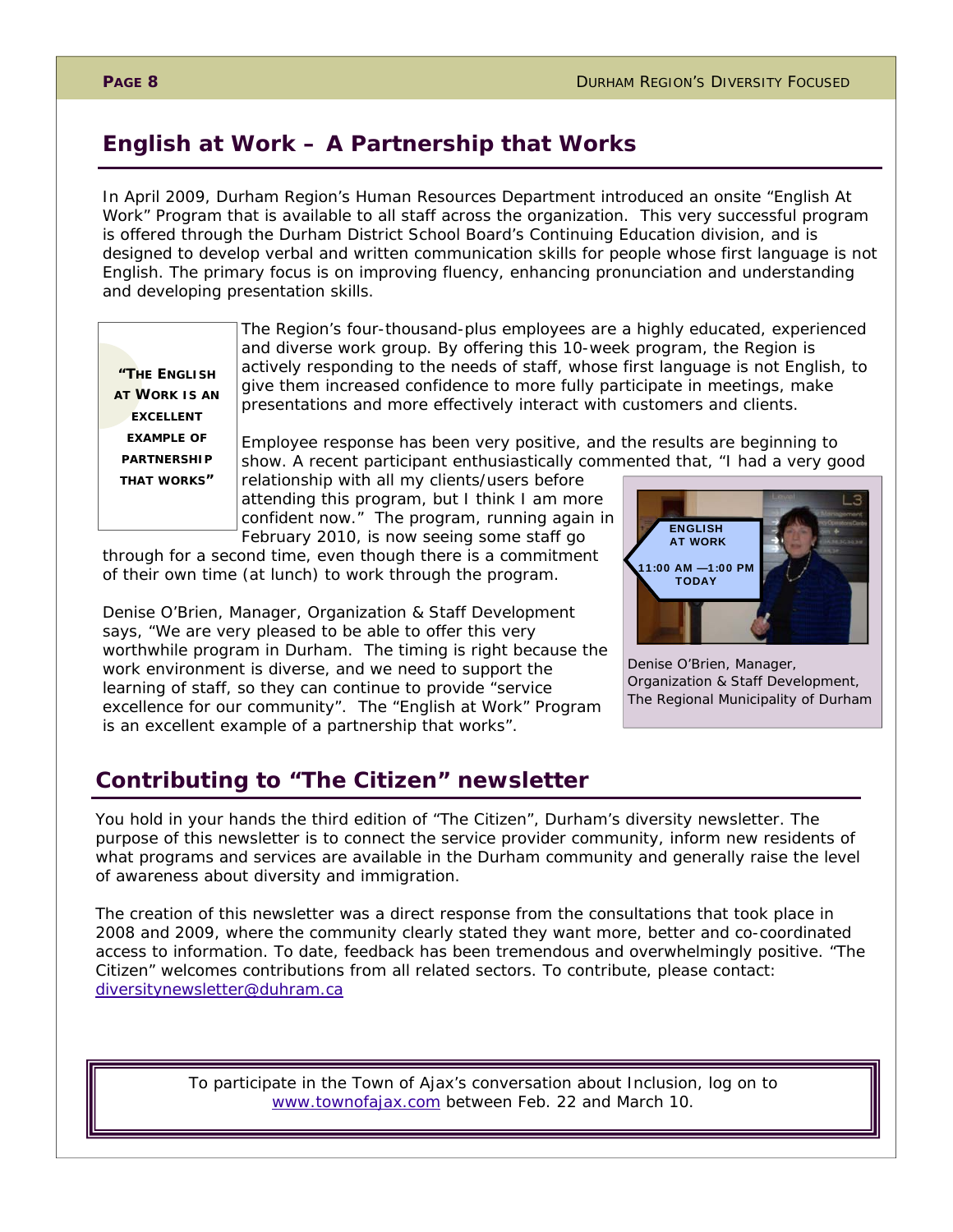Durham College, UOIT and Trent University in Oshawa

**"THIS EVENT PROVIDES THE OPPORTUNITY TO REAFFIRM OUR COMMITMENT TO DIVERSITY INCLUSION AND PLURALISM ON CAMPUS AND IN THE COMMUNITY"** 

welcomed attendees reminding them of the contributions Blacks have made, and continue to make, in Canadian society. In the words of the diversity

officer, "This event provides the opportunity to reaffirm our commitment to diversity inclusion and pluralism on campus and in the community".

His Worship Mayor John Gray of Oshawa, acknowledged City of Oshawa councillors—John Henry, John Neal and Robert Lutczyk. The Mayor in his remarks recounted the progress Canada and Oshawa

have made towards achieving a welcoming society, where people of all backgrounds can feel welcome. He called on all present to put down acts of racism, thereby ensuring that our society, and the city of Oshawa, is the most tolerant and understanding. Don Lovisa, President of Durham College drew rousing laughter as he shared his moment of reflection on his recent vacation in Barbados,



Performer at the Mix n' Mingle

## **Mix n' Mingle Contract Contract (Contract Cover)**

brought on by the sounds of steel pan as he entered the gallery. He went on to thank everyone in attendance highlighting the work of the Diversity Office, along with the partners for putting on the event. He reassured the audience of the importance of diversity to Durham College and the UOIT campus.

Other attractions included: Afro-centric art displays by Cultural Expressions Art Gallery of Ajax, and African Carvings of Whitby, who displayed stunning works of art and carvings. Sharon Cross treated the audience to a story entitled "What if there were no Black People".

*Oliver Forbes, Community Development Council of Durham* 



# **Quotes of the month**

This being Black History Month, I would like to ask people to celebrate the similarities and not focus on the differences between people of colour and not of colour. ~ Lynn Swann

We have learned to fly the air like birds and swim the sea like fish, but we have not learned the simple art of living together as brothers. Our abundance has brought us neither peace of mind nor serenity of spirit.

~ Martin Luther King, Jr.